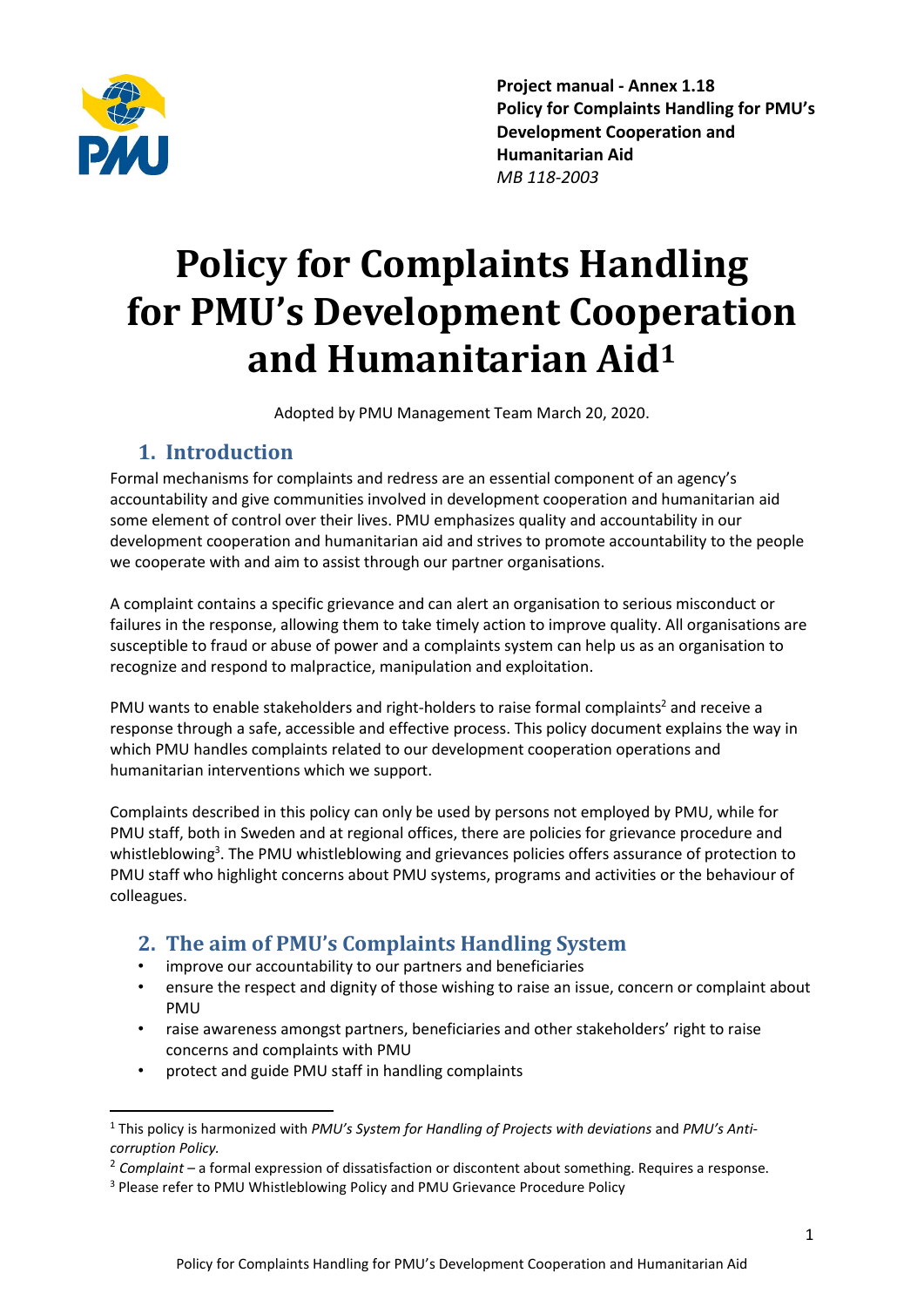

- allow us to rectify mistakes
- alert us to problems in our work
- help us to continuously learn and improve
- strengthen the relationship between PMU and our partners
- improve the effectiveness of our work
- ensure that partners, communities and people being part of a PMU-funded effort, including vulnerable and marginalized groups, are aware of the existence of a complaints response mechanism established for their use.
- ensure that partners, communities and people being part of a PMU-funded effort consider the complaints response mechanism to be accessible, effective, confidential and safe.
- ensure that complaints are investigated, resolved and results fed back to the complainant within the stated timeframe

PMU will promote the need for a complaints response mechanisms with implementing partners and will provide support to them in developing such mechanisms.

Nothing in this policy should be understood as taking away the right of any individual, group or organisation to seek redress under any relevant legislation.

## 3. The Right to Complain

PMU's CRM works on two levels:

- 1. PMU's CRM4 gives stakeholders5 the right to complain if *PMU* or *PMU's implementing partners and/or its staff* have not fulfilled its commitments and failed to live up to its promises.
- 2. PMU's CRM gives the right-holders as well as affected communities and institutions<sup>6</sup> involved in PMU supported development cooperation projects and humanitarian projects the right to complain if *PMU* or *PMU's implementing partners and/or its staff* has not fulfilled its commitments and failed to live up to its promises.7

#### 4. Who can complain and what is it possible to complain about?

Complaints from the following categories of stakeholders will be addressed through the CRM of PMU:

- PMU's implementing partners and their employees
- representatives from Swedish partner organisations
- institutional donors and other donor organisations of PMU

 <sup>4</sup> *Complaint and Response Mechanism (CRM*) – a formalised mechanism that provides a safe, accessible and effective channel for individuals to raise complaints and for a response or redress to be given.

<sup>5</sup> PMU's implementing partners and their employees, representatives from Swedish partner organisations, and institutional donors and other donor organisations of PMU.

<sup>6</sup> *Affected communities and institutions* – different target groups being defined as recipients in a project or a program.

 $<sup>7</sup>$  In the first place these complaints should be reported to and action should be taken by PMU's implementing</sup> partners. Several of PMU's partners have their own CRM. If PMU's implementing partners have failed to respond in an appropriate manner, it is possible to use PMU's CRM, if the complaint falls within the criteria mentioned below.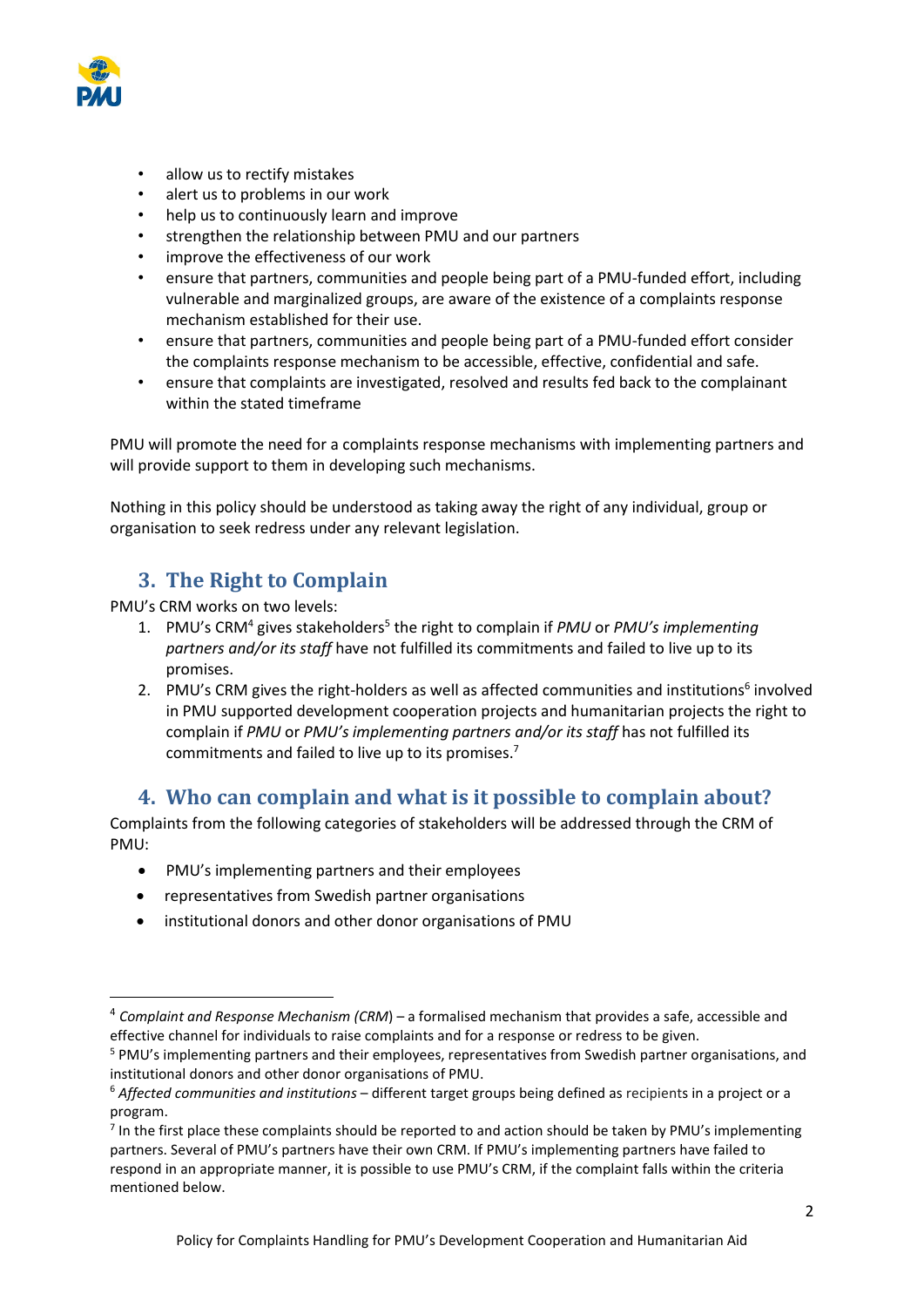

• right-holders<sup>8</sup> as well as affected communities and institutions involved in PMU supported development cooperation projects and humanitarian projects

In order for a complaint to be considered as valid it must, however, refer to formal commitments or promises that PMU has made, see below. In order to have an understanding of these formal commitments, PMU has published this policy document and related documents on PMU's website [www.pmu.se](http://www.pmu.se/) and will also spread them directly to implementing partner organisations. PMU cannot investigate complaints related to projects that have not been financed by or through PMU.

#### PMU's implementing partners and their employees, representatives from Swedish partner organisations, and institutional donors and other donor organisations of PMU can submit complaints relating to:

- compliance of Agreements for Cooperation and Project Agreements with implementing partners
- compliance of Agreements of Cooperation and Project Agreements with Swedish Partner organisations
- compliance of general agreements and project agreements with Sida, the SMC, Radiohjälpen and other donor organisations
- inappropriate behaviour/conduct of a PMU staff member<sup>9</sup>
- misuse of funds/fraud and other kinds of corruption or criminal offences, breaches of legal obligations and/or codes of conduct, damage to the environment or health and safety by one of PMU's partners or by PMU

#### Right holders and affected communities and institutions in PMU supported development cooperation projects and humanitarian projects can submit complaints relating to:

- inappropriate behaviour/conduct of a PMU implementing partner's local staff member
- $\bullet$  inappropriate behaviour/conduct of a PMU staff member<sup>10</sup>
- misuse of funds/fraud and other kinds of corruption or criminal offences, breaches of legal obligations, damage to the environment or health and safety by one of PMU's partners or by PMU
- disputes over PMU partner's program implementation. However, this should primarily be the responsibility of the implementing partner. E.g. opinions on whether the implementing partner is working according to the project plan (for example if partner is perceived to act partially when selecting target groups) should primarily be the responsibility of the implementing partner and should be addressed directly to the implementing partner organisation, which is expected to handle such complaint within their own CRM and should provide a response to the complainant. Complaints regarding a an approved project's goal, time plan, criteria for selection of beneficiaries/right holders etc. should be answered primarily by the local partner. Only if PMU's implementing partner has failed to respond in

 <sup>8</sup> *Right holder* - there are a number of terms for the end user of development and humanitarian assistance, including right holder, beneficiary, disaster survivor, and client. Throughout this policy, we have used the word *right holder*, not necessarily because we think this is the best term, but for simplicity.

<sup>9</sup> All PMU staff have signed *Code of Conduct for all PMU employees* and its annex *PMU Child Safeguarding Code of Conduct*.

<sup>&</sup>lt;sup>10</sup> See above.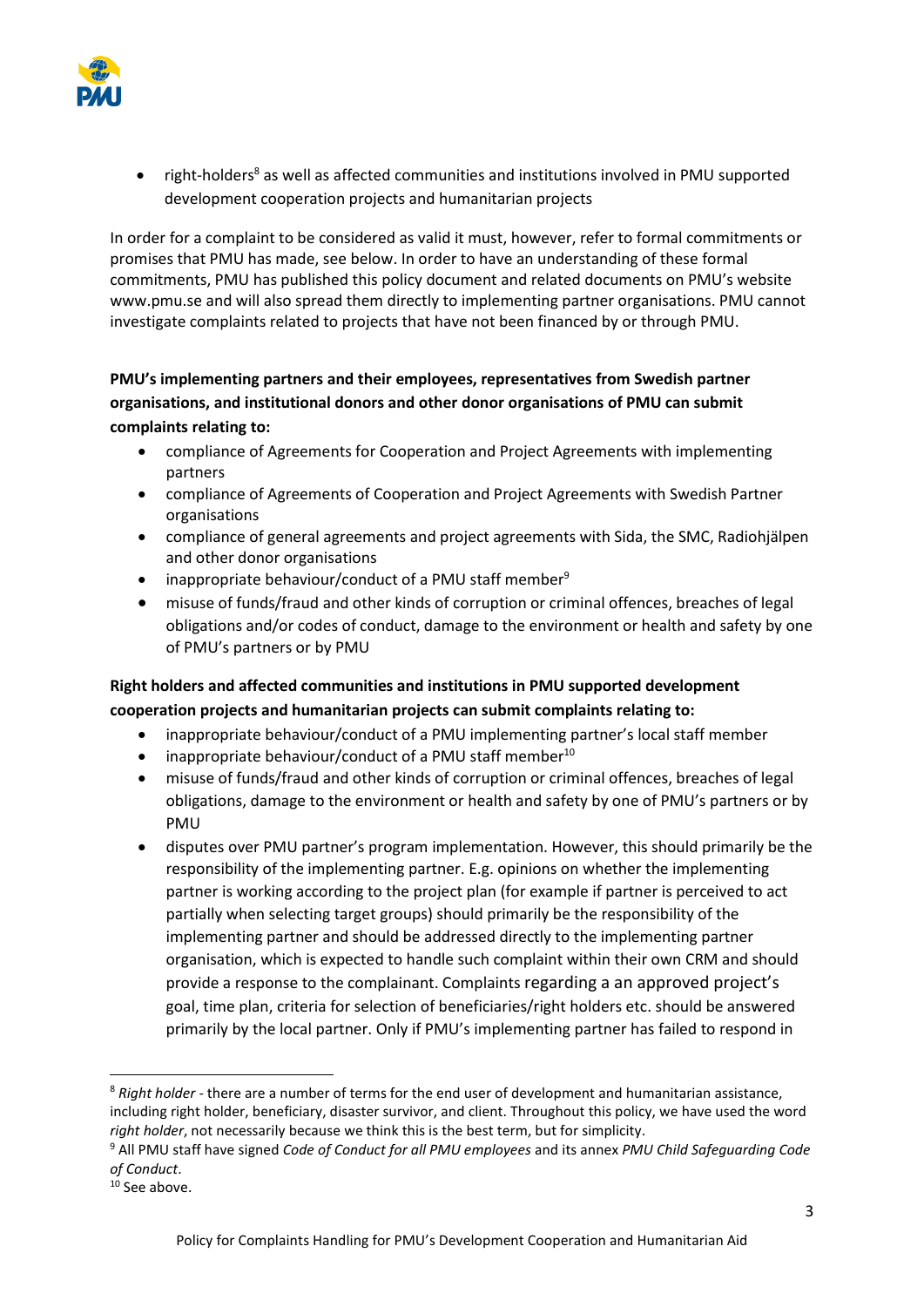

an appropriate manner, or not responded at all after complaints have been made several times, is it possible for PMU to handle these kinds of issues. PMU takes a serious view on all kinds of abuse of power<sup>11</sup> by both expatriate and local staff, i.e. persons who are employed by PMU or by PMU's implementing partner. Complaints to PMU in cases of abuse of power, such as corruption or other forms of abuse of power, including sexual exploitation and abuse, by staff employed by PMU or by a local partner will be given priority.

PMU takes its commitments seriously and therefore takes all opinions and grievances seriously. All complaints are valuable for PMU also in order to learn and improve and avoid future shortcomings.

PMU's implementing partners are also expected to assure that basic information about PMU's CRM, as well as the partner's own CRM and how it works, is presented in a language, format and media which is relevant and accessible and can be understood by the staff of the organisation and the right holders as defined above.

## **5. Obligation of the PMU partner**

According to agreements between PMU and PMU's implementing partners, they agree to work actively to prevent, counteract, uncover and identify any form of illegal or inappropriate handling or other form of misuse of funds. PMU's implementing partners also undertake to notify PMU immediately, investigate and, if necessary, take legal action against the party/parties suspected, for good reason, of theft, fraud, corruption or other illegal inappropriate handling or other forms of misuse of funds. This applies to all forms of abuse of power or position to gain own benefits, including sexual harassment or abuse. In such cases, PMU always initiates an investigation, and if suspicions are confirmed, PMU will take the necessary measures, and, when relevant, also legal action. PMU has the right to cancel its support and terminate the existing agreement, and the implementing partner may be obliged to repay the funding.

#### 6. How to complain?

Complaints can be forwarded in the following way:

- 1) By using PMU's complaint template, which can be found at the bottom of the home page of the English language part of PMU's website [www.pmu.se/en](http://www.pmu.se/). PMU recommends the use of this format since it provides PMU with all necessary information for a proper investigation and a correct and swift response. If the complaint is confidential, please note this when filing the complaint.
- 2) By sending an e-mail to one of the following addresses: [complaint@pmu.se](mailto:complaint@pmu.se) or [klagomal@pmu.se](mailto:klagomal@pmu.se)
- 3) By sending an SMS to +46-(0)76-5369620

 <sup>11</sup> As defined in *Special measures for protection from sexual exploitation and sexual abuse* of the UN's Secretary General (bulletin ST/SGB/2003/13), also referred to as *SGB*. Where the SGB establishes a stricter standard than local laws, the standards of the SGB will prevail.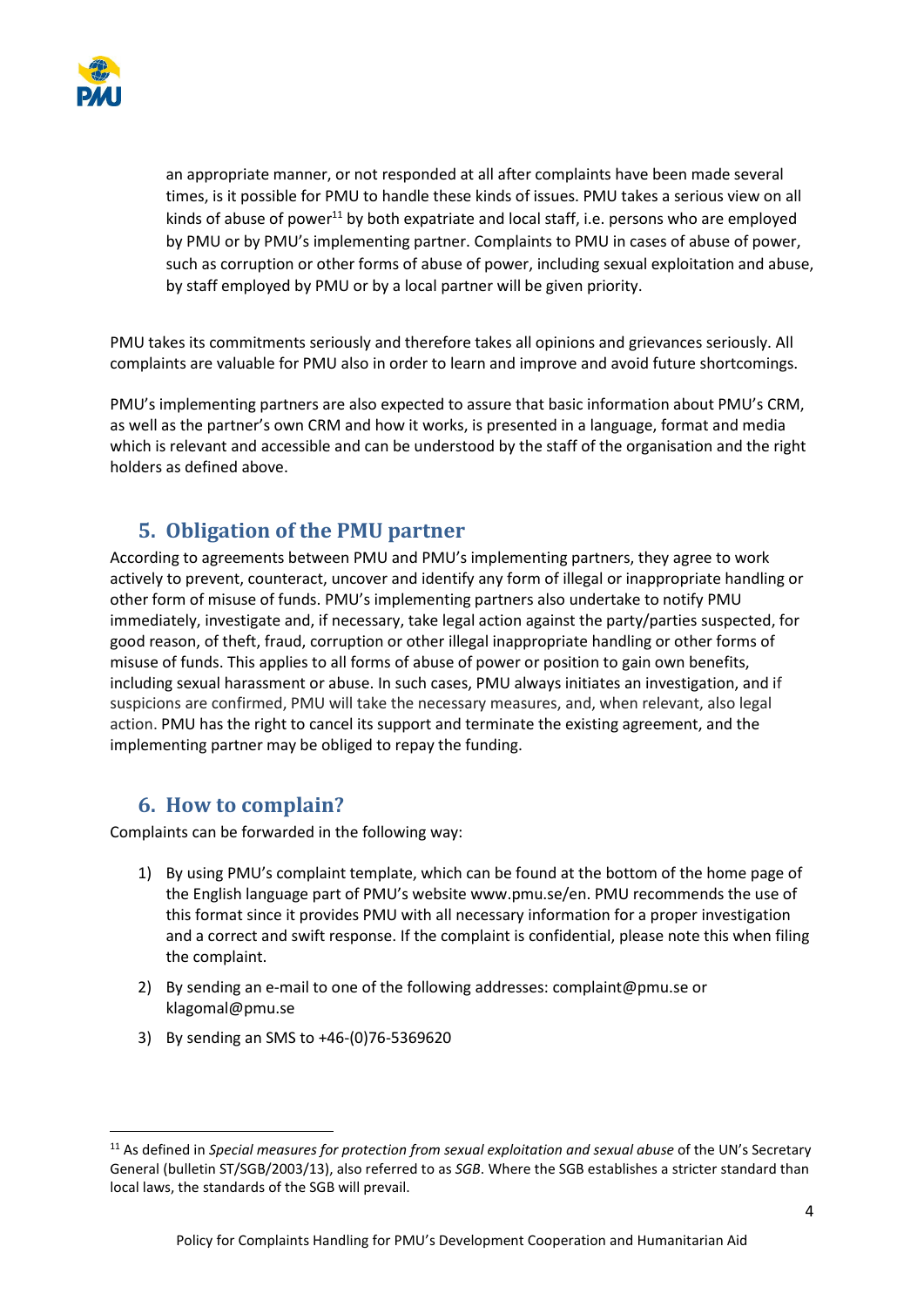

PMU's Head of Programme, Ove Gustafsson, is the focal person at PMU for complaints handling. If the complaint concerns the focal person, it should be sent to the director of PMU. Complaints can also be sent outside of these mechanisms directly to a staff member of PMU. Complaints that are not considered as valid complaints according to this policy document will not be registered by PMU as complaints. They are categorized as feedback $^{12}$  and will be handled within PMU's regular system for learning and improvement. It should be noted that PMU welcomes all forms of feedback and suggestions.

## **7. Response to Complaints**

All complainants can choose the way to receive a written response, be it by letter, e-mail, or SMS. The normal procedure will be to deliver the response in the same way as the complaint was received. I. Non-valid complaint: Feedback to the complainant within 30 days (it takes longer in July during annual leave) that PMU won't make an investigation, with a brief explanation to why. A non-valid complaint feeds into PMU learning process.

II. Valid non-confidential complaint. Feedback to the complainant within 30 days (it takes longer in July during annual leave) about further PMU process. Response to the complainant about the result of the investigation and decision made by PMU, should normally be given to the complainant within 90 days from the date when a complaint was made.

III. Valid confidential complaint. Feedback to complainant within 14 days (it takes longer in July during annual leave) about the continued PMU process. Response to the complainant about the result of investigation and decision made by PMU, should normally be given to the complainant within 45 days from the date when a complaint was made.

In the event of failure of data and/or e-mail systems, delays and loss of recently sent information can occur. Therefore, if the time limits above have passed, the complainant should submit his/her complaint again.

#### 8. PMU's Internal Complaints Handling Procedure

In order to assure an appropriate and timely response to your complaint, it is handled according to the following procedures.

Your complaint is received by the CRM administrator<sup>13</sup>, who makes an examination if it is a *non-valid*, *valid non-confidential14 or valid confidential15 complaint* and will register a valid complaint in the PMU system*.* The CRM administrator also makes an examination if a valid complaint is a *nonconfidential* or a *confidential complaint*.

If the complaint is a *non-valid complaint* PMU will give feedback to complainant within 30 days (it takes longer in July) that PMU won't make an investigation. Also a non-valid complaint feeds into the PMU learning process.

 $12$  Feedback – a positive or negative informal statement of opinion. Does not require a response.

<sup>&</sup>lt;sup>13</sup> The person at PMU responsible for the internal administration of complaints, currently the Head of Programming.

<sup>&</sup>lt;sup>14</sup> Normally, complaints that are considered as non-sensitive are complaints not connected to abuse of power such as e.g. challenges to the use of selection criteria, or opinions on whether the implementing partner is working according to the project plan, etc.

<sup>&</sup>lt;sup>15</sup> Normally, complaints that are considered as sensitive are e.g. complaints related to abuse of power incl. sexual exploitation and abuse, corruption or gross misconduct or malpractice.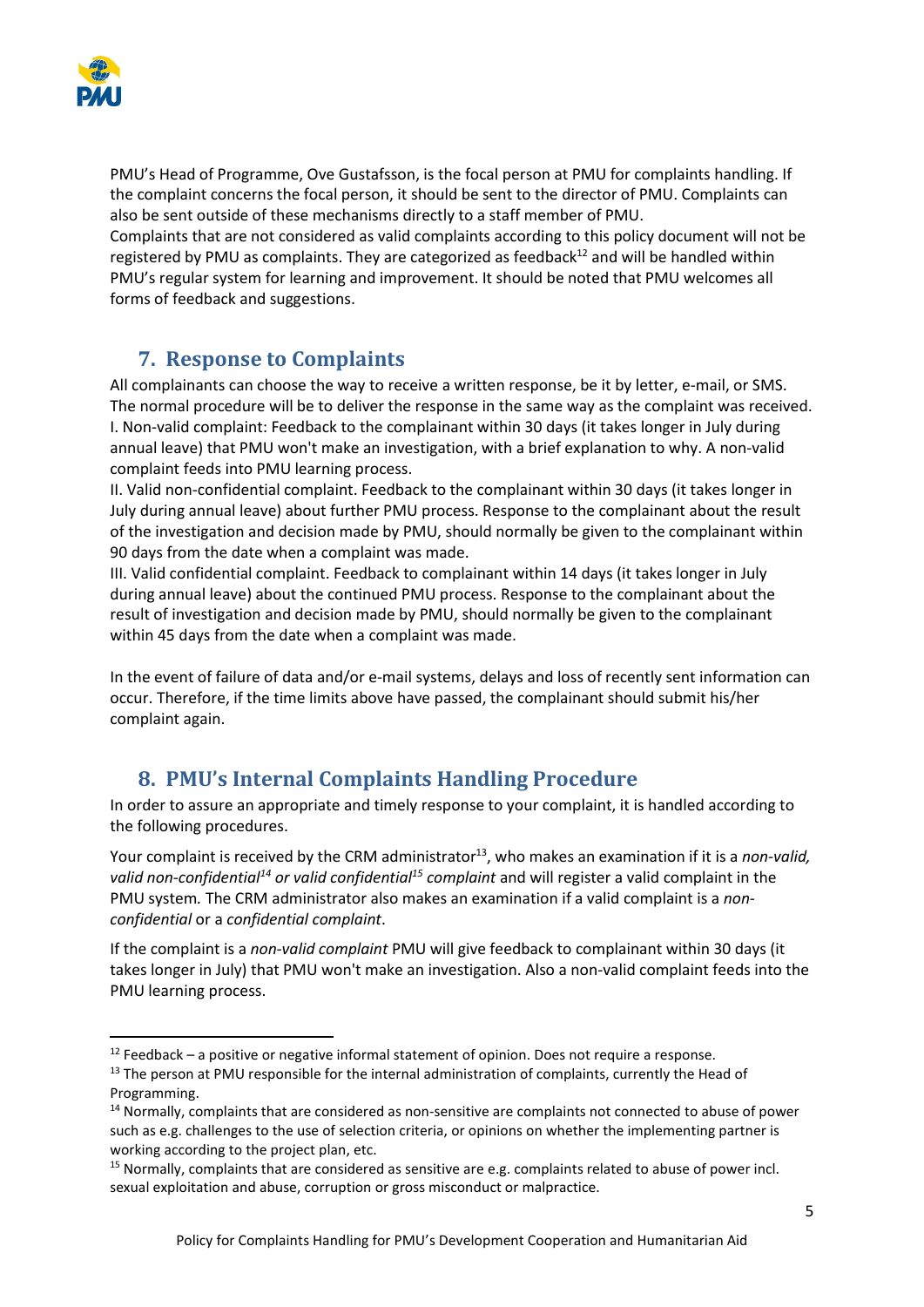

The process of handling valid *non-confidential* or *confidential complaints*, are presented in the attached flow charts, annexes 1 and 2*.*

## 9. Confidentiality and Non-Retaliation Policy

PMU's Policy for Complaints Handling also includes a policy on confidentiality and non-retaliation in order to avoid any negative consequences for anyone filing a complaint. The complainant should not risk any kind of retaliation.

All complaints where the complainant has asked for confidentiality, will also be treated with confidentiality. Furthermore, if PMU believes that it would pose a risk to a complainant if a complaint became known, PMU will treat it as confidential even if this is not asked for. This may be the case when a complaint includes serious allegations regarding:

- fraud and corruption
- $\bullet$  sexual exploitation and abuse<sup>16</sup>
- serious mismanagement
- any issue where an investigation could lead to disciplinary action or criminal prosecution

Every effort will be made to keep the identity of the complainant confidential. There may, however, be circumstances in which, because of the nature of the investigation or disclosure, it will be necessary to disclose the identity of the complainant (e.g. in cases of corruption and sexual abuse). This may occur in connection with associated disciplinary or legal investigations or proceedings. In these cases, PMU will make efforts to inform the complainant that the identity is likely to be disclosed. If it is necessary for the complainant to participate in an investigation or legal process, the fact that the complainant made an original disclosure will be kept confidential, so far as it is reasonably practicable, and all reasonable steps will be taken to protect the complainant from any victimization or detriment as a result of having made a disclosure.

In order not to jeopardize any investigation into the alleged malpractice, the complainant will also be expected to keep the fact that s/he has raised a concern, the nature of the concern and the identity of those involved, confidential.

Social and power dynamics must be assessed before deciding on the best way to intervene. Particular attention should always be paid to the specific needs of elderly people, women, children, people with disabilities and others who might be marginalised.

Care will be taken in deciding who needs to have access to what information within the organisation. Given the social stigma associated with sexual exploitation and abuse and the very real danger that women and children reporting such abuse could face retaliation from perpetrators and their own families, PMU will assess the best way to intervene to ensure that a complaint will be treated confidentially and that they will face no danger of retaliation.

 <sup>16</sup> PMU is applying the definitions in the document *Special Measures for Protection from Sexual Exploitation and Sexual Abuse* of the UN's Secretary General (bulletin ST/SGB/2003/13).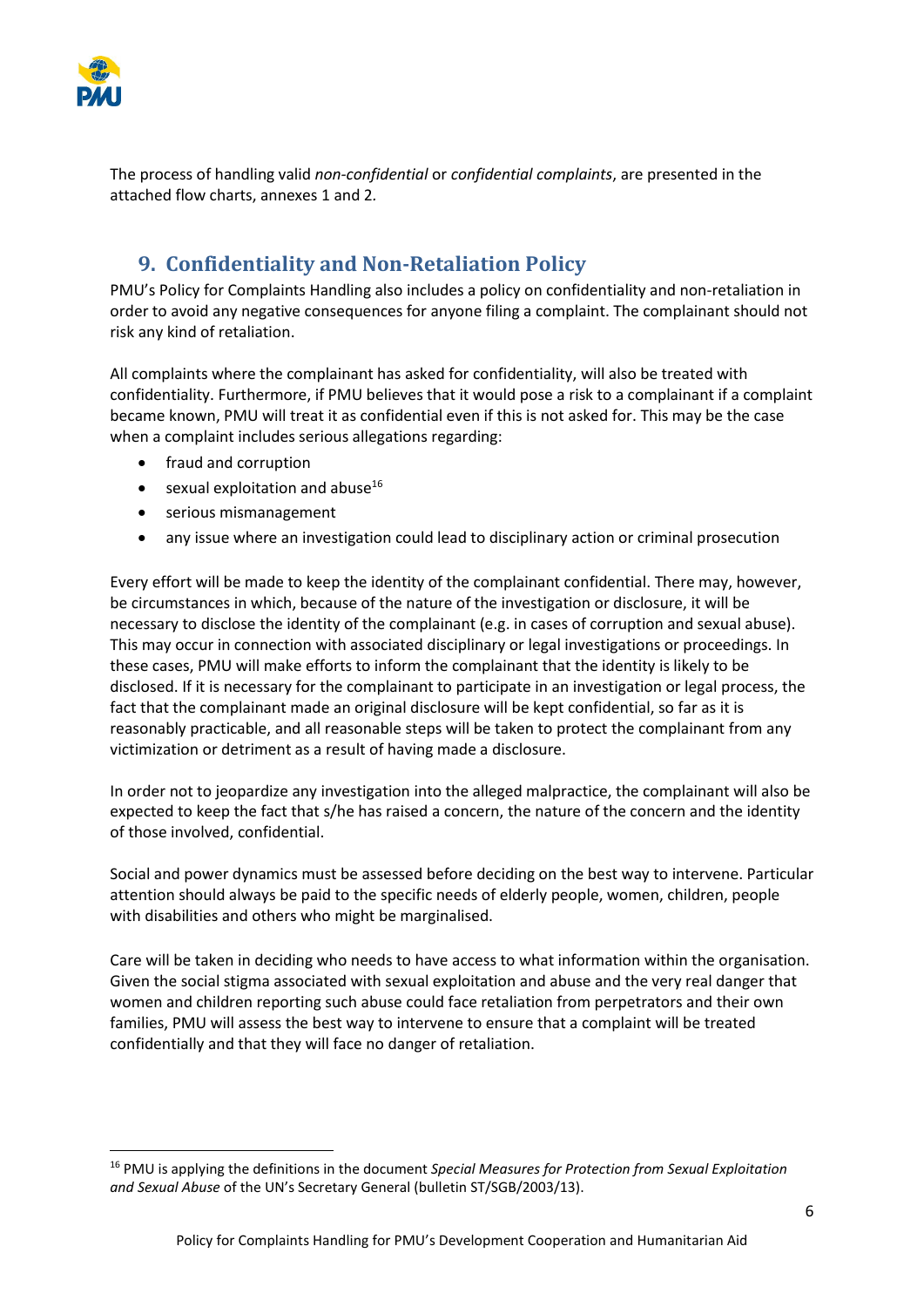

## 10. Appeals

If the complainant considers PMU's response to the complaint as not appropriate, s/he can appeal the decision through the same entry points used for filing the complaint. Appeals can also be sent directly to the director of PMU's legal entity, madeleine.hansson@pingst.se. An explanation as to why the complainant finds the response non-appropriate should in these cases be attached, including the reference number of the original complaint. Appeals are handled by a team of senior officials, which functions as a superior complaints board $17$ .

PMU is a member of the global CHS Alliance. If you wish to make a complaint about PMU to CHS Alliance, please do so using the following email address: [complaints@chsalliance.org.](mailto:complaints@chsalliance.org)<sup>18</sup>

## 11. Referral

If a valid complaint is of a kind that PMU is not capable or authorised to handle, it will normally be referred to a competent body, for example the CHS Alliance or an external auditor.

Disputes over PMU partner's program implementation will normally be referred by PMU to the implementing partner of the program.

PMU will ensure that this is done in a manner consistent with the Confidentiality and Non-Retaliation Policy.

## 12. GDPR

The PMU complaints handling system is in accordance with the GDPR<sup>19</sup> and other relevant legislation.

## 13. The CRM's of PMU's implementing partner

As a part of PMU's accountability commitments, PMU also encourages and supports its partners to develop and use their own systems for complaints handling within their organisations. This also includes project specific system for handling complaints which are developed in dialogue with the right-holders of the respective projects.

PMU's implementing partners are expected, as a minimum standard, to inform the right holders and other stakeholders of the name and contact information of the project managers and key leaders within their organisations, in order to make it possible for right holders and other stakeholders to voice complaints as well as to give feedback to the implementing partner. If the implementing partner has a formal CRM system in place it is expected that this system is used for the operations which PMU supports.

PMU also encourages and supports its partners to develop and use their own systems for handling whistleblowing and internal employee grievances within their own organisations.

<sup>&</sup>lt;sup>17</sup> Currently the Director (Madeleine Hansson), the Chief Financial Officer (Elisabeth Celaya) and the Operations Manager for National Development (Andreas Ardenfors) of PMU's legal entity.

<sup>&</sup>lt;sup>18</sup> For more information, consult: www.chsalliance.org/complaints

<sup>&</sup>lt;sup>19</sup> The General Data Protection Regulation (EU) 2016/679 (GDPR) is a regulation in EU law on data protection and privacy for all individual citizens of the European Union (EU) and the European Economic Area (EEA). It also addresses the transfer of personal data outside the EU and EEA areas.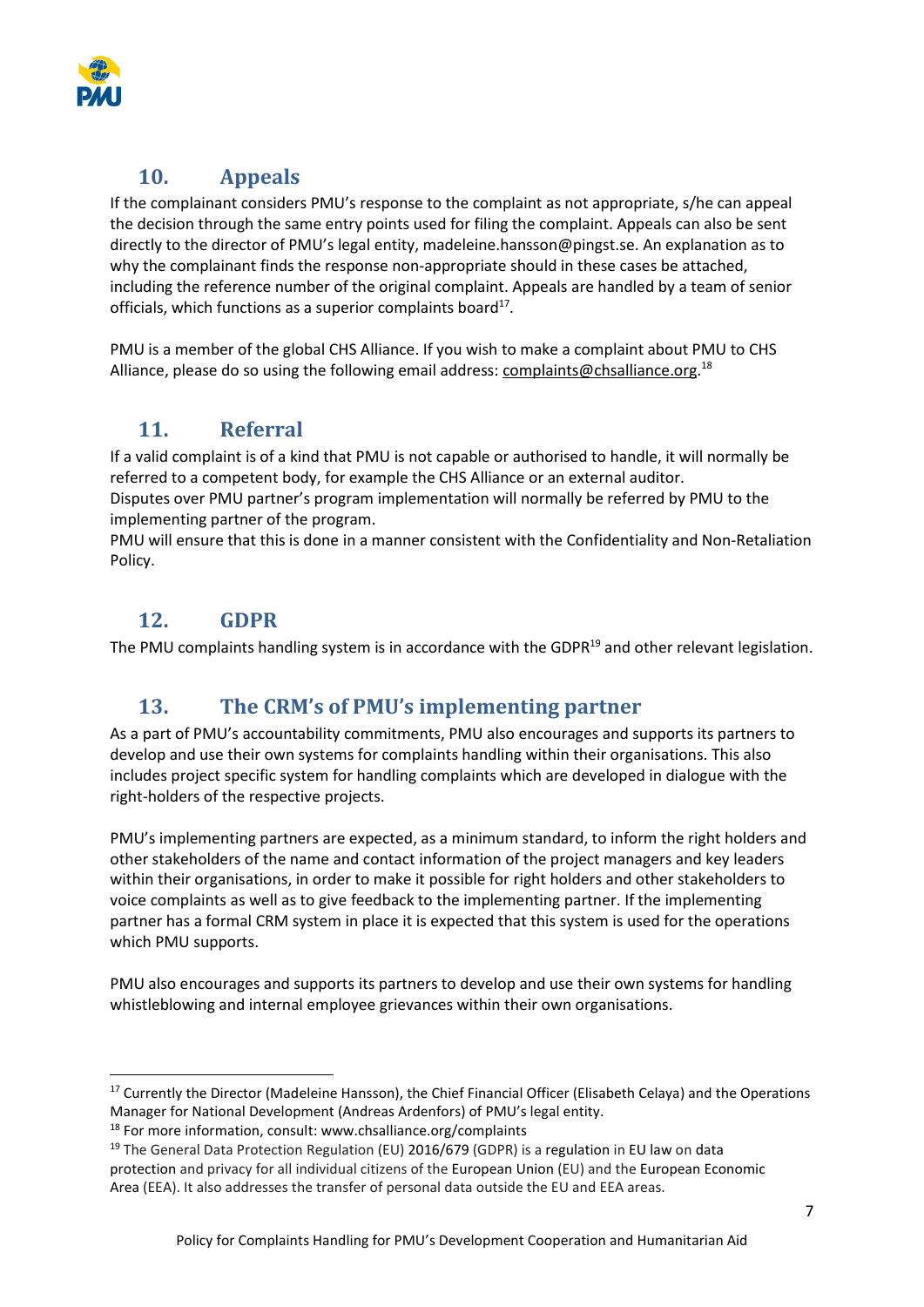

## 14. **Quality Management**

PMU's Complaints and Response Mechanism (CRM) helps PMU to follow its quality and accountability commitments to the stakeholders. The lessons learnt from the complaints that PMU receives are an important part of the development of our quality and accountability management system, including the internal control system.

PMU welcomes feedback from implementing partners, right holders and Swedish partners regarding our Complaints and Response Mechanism (CRM), described in this policy document. The policy is regularly revised based on the feedback PMU receives.

If you have any questions, comments or suggestions regarding PMU's Complaints and Response Mechanism (CRM system), please contact PMU's Head of Programme, Ove Gustafsson on [ove.gustafsson@pmu.se, the a](mailto:ove.gustafsson@pmu.se)dministrator and focal person at PMU for complaints handling.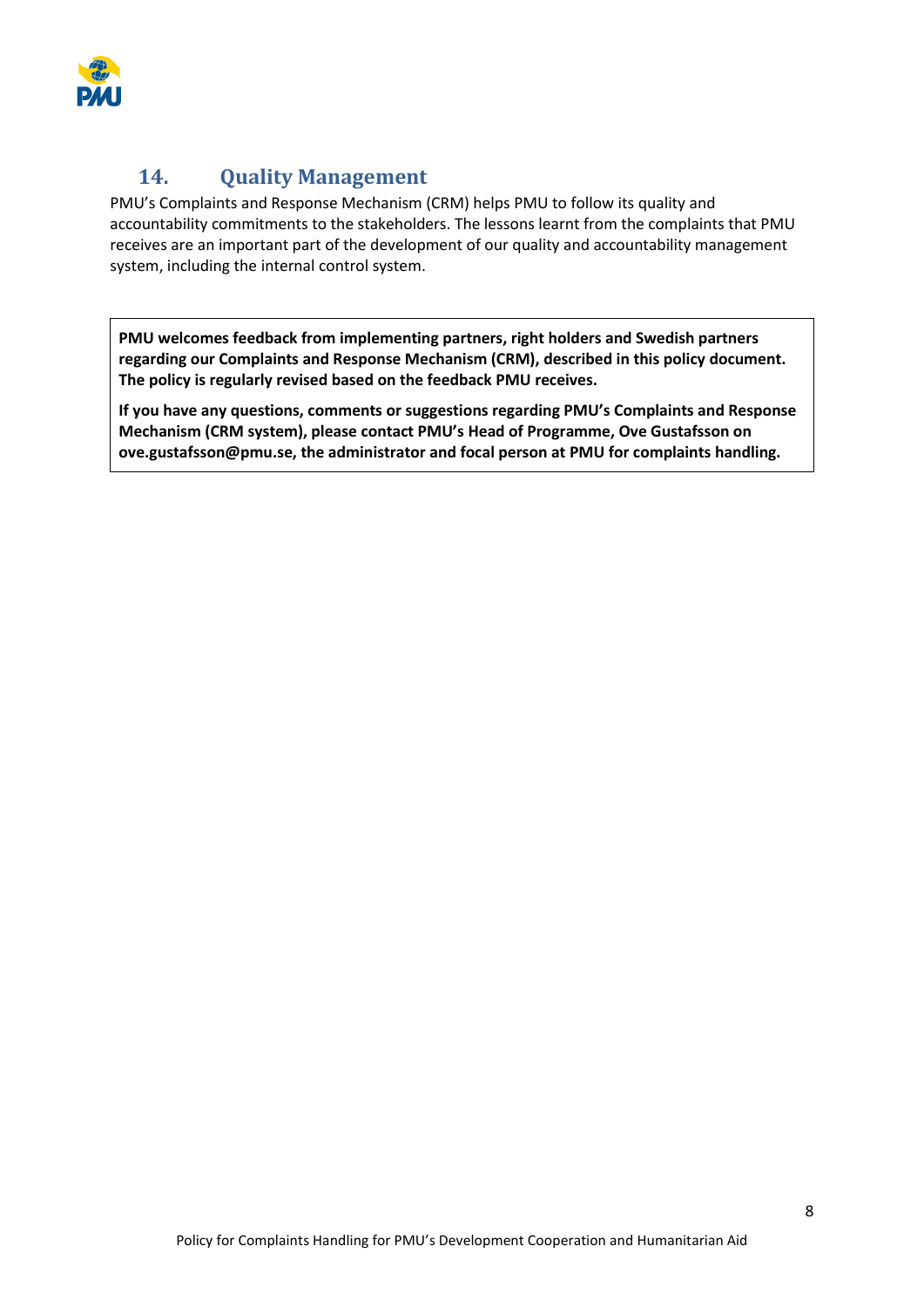

# Annex 1. Flow chart for PMU's Complaints handling process regarding stakeholder<sup>20</sup> complaints<sup>21</sup>



<sup>&</sup>lt;sup>20</sup> PMU's implementing partners and their employees, representatives from Swedish partner organizations, and Institutional donors and other donor organizations of PMU are defined as the stakeholders in PMU's Complaints Handling system.

<sup>&</sup>lt;sup>21</sup> About following commitments in Agreements for Cooperation and Project Agreements with local partner organizations, commitments in Agreements of Cooperation with Swedish Partner organizations, general agreements and project agreements with Sida, SMC, Radiohjälpen and other donor organizations, and behaviour/conduct of a PMU staff member, read section 4 in this policy for more information.